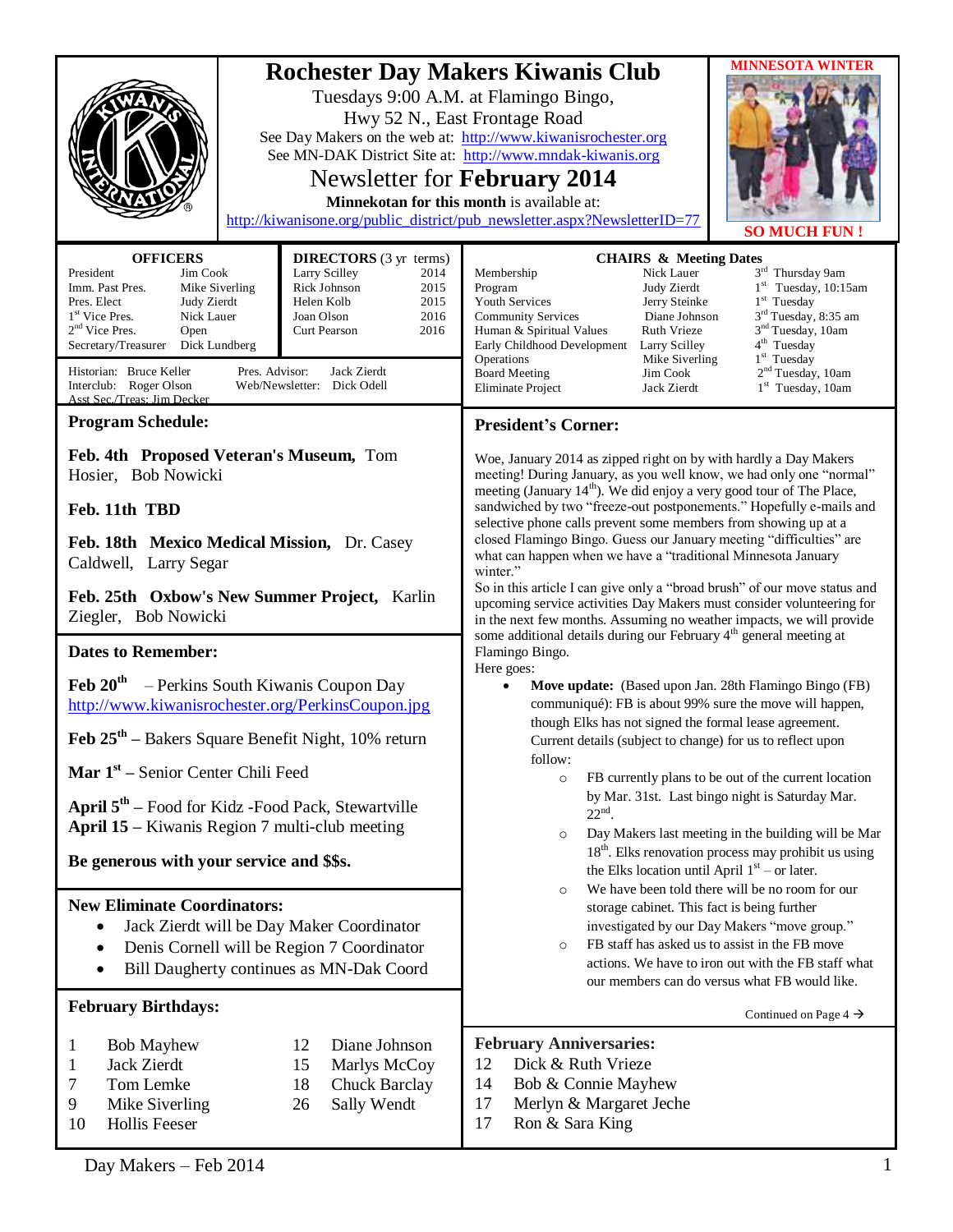### **Secretary/Treasurer's Report – Jan 2014**

| <b>Bank Balance 12/31/2013:</b> |     | \$7,517.22 |
|---------------------------------|-----|------------|
| <b>Administrative Account:</b>  |     | \$3,884.98 |
| Service Account:                |     | \$3,040.83 |
| Bike Repair:                    |     | \$163.51   |
| <b>K-Family Funds</b>           | SS. | 427.90     |

**Day Makers on leave:** Chuck Barclay, Don Cain, Herb Erickson, Merlyn Jeche, Ron King, Sara King, Curt Pearson, Bill Schneider

**December Service Hour Statistics:** 988 hours by 53 members, 61% Participation.

# **January 14, 2014 Board Meeting Summary:**

The decision has been made to stay with the Rochester Senior Center's Flamingo Bingo, and move with them to the Elks Club in March. The MN Gambling Board still needs to approve the new location. There will be limited storage space at the Elks. There will be room for our banners, and flag, and possibly our podium, but not our storage cabinet.

The Rochester Sun Risers Kiwanis club has decided to sponsor the John Marshall Key Club. They are currently taking fifty percent of the financial responsibility for our Century Key Club, and we are now losing their support. The Day Maker budget will need to be revised to handle this additional expense, currently budgeted at \$3,500 with the Sun Risers picking up half (\$1,750). There is also an issue with the Century High School Student of the Month, which has been handled by the Sun Risers. The Youth Committee is working these issues. The question was raised whether or not the Rochester Golden K sponsor any SLP's.

Dick Odell will investigate the Downtown Kiwanis Club's Web Site sharing ideas proposed by Al Lun of the Downtown Club.

The board discussed the change in Diane Johnson's work schedule and impact on her Day Maker leadership roles. A replacement will be needed to fill her officer (VP2) and committee chair position. President Cook and the board are working to resolve this issue. Continued Next Column  $\rightarrow$ 

# **Kiwanis Mission Statement:**

**Kiwanis is a global organization of volunteers dedicated to** *improving* **the world one child and one community at a time.**

# **Sec/Treasureer's Report:** continued

The board discussed possible ways to help our non-driving members get to meetings, stay active in the club, and involved in service projects. The Human & Spiritual Values Committee is in the process of creating a list of those who need rides (seasonally and year round) and those members willing to be drivers.

The Kiwanis Chili Feed to support the Rochester Senior Center will be held on March 1, 2014. It is the Day Makers turn to head up the effort this year with the other Rochester clubs supporting. Jack Zierdt will lead the effort for the Day Makers.

Kiwanis One Day Project for the current Kiwanis year will again be Food For Kidz – Food Packing in Stewartville. Our Service Budget will not support the required monetary donation, but we can support the project with volunteers. Members will be asked to contribute both time and individual funding.

# **COMMITTEE REPORTS**

**Membership –** The committee will meet on Thursday. They will discuss how to help members who can no longer drive to meetings. It will be announced at a club meeting our membership status, and how many new members are needed by September 30<sup>th</sup>.

**Program- Currently** One program for February, and one for March have been scheduled.

**Operations-** The committee will look at monthly Service Income and Service Expenses.

**Public Relations-** The committee will investigate the Lions Club commercials that are currently running on TV. Can Kiwanis do the same?

**Human & Spiritual Values-** The committee is working on the issue of non-driving members, and is tracking meeting attendance.

# **Richard Lundberg,** Secy/Treasurer

# **KI Convention Theme: What More Can I Do?**

Let us remember the number of lives we intend to do with our Model Club Pledge, i.e. save 39,000 mothers and babies with our club MNT Eliminate project. As we enter our 3rd year of our 5 year pledge we need to stay focused on the remaining 26,200 babies and their mothers, who are still counting on our commitment.

So please answer for yourself, "What More Can I Do?"

Dick Odell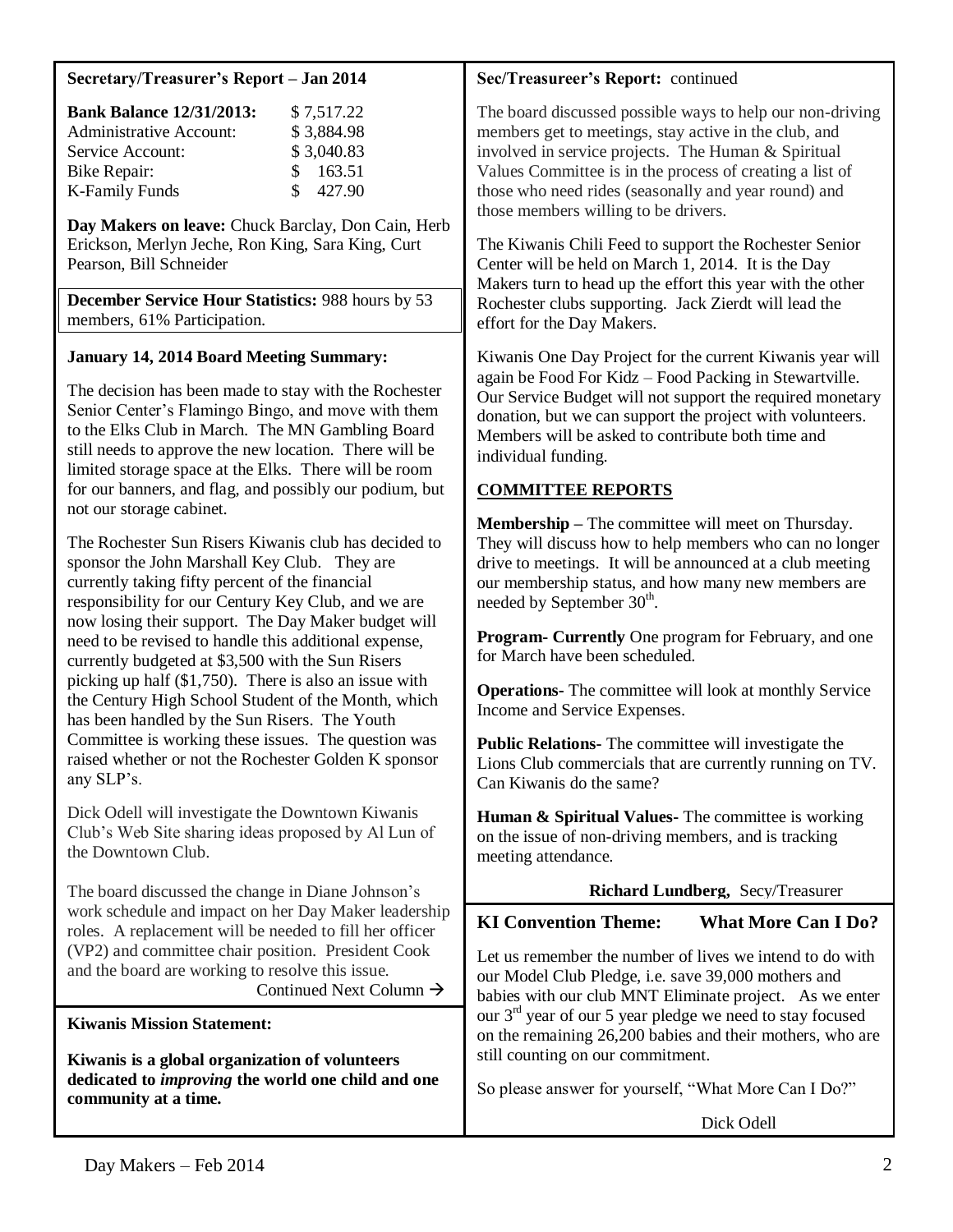### **Real Doctor Story:** Today's Humor

During a patient's two week follow-up appointment with his cardiologist, he informed me, his doctor, that he was having trouble with one of his medications.

'Which one?'. .. . I asked.

'The patch.' … he said.

'The Nurse told me to put on a new one every six hours and now I'm running out of places to put it!'

I check him out and, yes, the man had over fifty patches on his body!

Now, the instructions include *removal of the old patch before applying a new one.*

Submitted by Dr. Rebecca St. Clair, Norfolk, VA



# **Destination Rochesterfest:**

Our very own Kathy Davis is the Chair Person for the Rochester Community Rochesterfest grand event this summer.



Kathy and her committee announced on KTTC TV the slogan for the event and the request for submission of designs for the event buttons. Get your designs in early. \$500 prize for the winning design ! The slogan is, **"Your Destination Rochesterfest."**

**Dick Odell**

### **Reading Program-Action 100:**

Every Thursday, Day Makers Al Southwick and Bruce Jawer report to Megan Lund's 3rd grade class at Franklin Elementary School to work on the Action 100 program.



Action 100 is a program for elementary school kids to increase their reading skills. The kids can earn a "step" for each 15 minute period they read from Action 100 approved books, geared to their individual skill level.

We listen to kids reading one-on-one, helping them with difficult words and question them on what they read.



We, their teachers, and their parents sign off for each 15 minute period. For each 100 steps, kids receive a pendant, marking their progress. The most prolific readers will set a goal of 1000 steps for the school year, and wear 10 medallions. Right now most kids have earned about 300-400 steps.

# **Al Southwick**

# **Bakers Square North Benefit Night:**

Tuesday, February 25, is our next scheduled night for the Bakers Square Benefit Night.

Remember that our club will get 10% of all the restaurant sales during that time frame!! This fundraiser will help put funds in our club's Service Account. **Judy Zierdt**